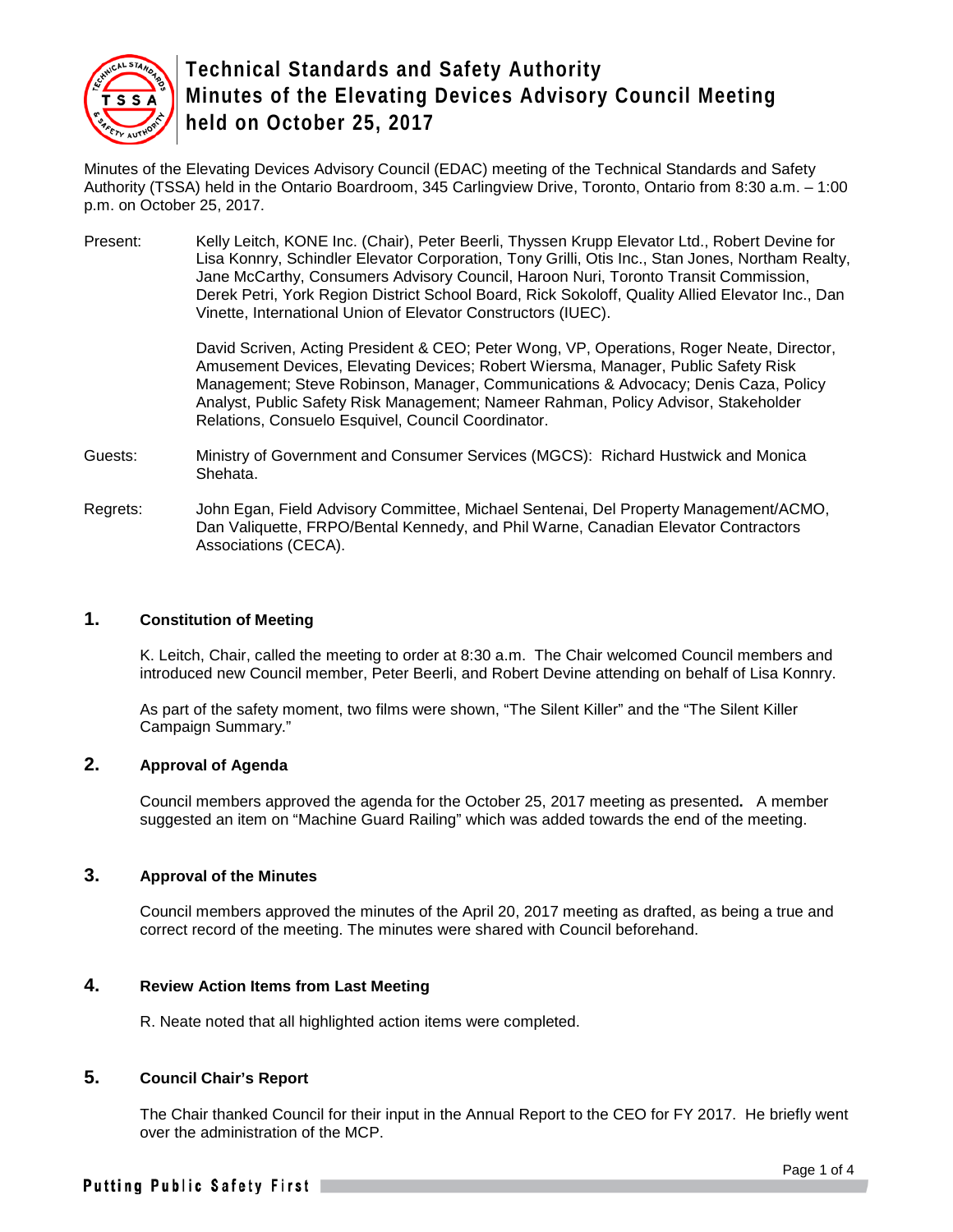

The Chair shared news about a fatality at KONE involving an elevator mechanic It deeply affected the KONE family as the employee was a third generation elevator mechanic. He voiced concern for repeated safety measures on a regular basis. While industry tends to focus on installation, it must reinforce the vital importance of consistent and up-to-date safety operations at all levels: installation, maintenance and mechanics. Oftentimes safety training for mechanics is taken for granted. Members concurred and suggested that a review of training standards be carried out more than once a year.

# **6. TSSA President and CEO's Report**

As part of the advanced materials for this meeting, members received the President and CEO's report regarding TSSA's key activities over the last quarter, which was treated as read. D. Scriven echoed the comments of Council on the sobering fatalities in the elevator industry. He said that the Board of Directors and Senior Management are acutely aware of the importance of workplace safety.

At TSSA's recent Annual General Meeting, he met with Kevin French, the new Deputy Minister of Government and Consumer Services. They spoke briefly about Phase 2 of the Regulatory Review. At this time, TSSA is looking at regulations that may require regulatory review based on evidentiary data. Given the impending election in the summer of 2018, he said that TSSA should be able to brief the new government on regulatory priorities.

TSSA will be conducting a fee review of all sectors in FY 2019, other than those under current review, BPV and USA. There has been no fee review since 2013. More information to follow on the details of the fee review at the next meeting.

He updated Council on the search for a President & CEO. Candidates are being interviewed. The Board of Directors expects to make a decision in the New Year.

#### **7. Annual State of Public Safety Report - 2017**

D. Caza spoke to his presentation which was shared with Council beforehand. He detailed the overall annual state of public safety for the past 10 years, the priority safety area results, and specific Elevating Devices safety results and state of compliance. He enumerated the steps TSSA will adopt to mitigate risks in retirement and long-term care homes. R. Neate added that he had reached out to the Ministry of Health and the Ontario Retirement Communities Association (ORCA).

Members posed a number of questions and comments on the report, which D. Caza responded to.

#### **8. Priority Issue: Compliance Rates**

R. Neate provided an update on compliance statistics and noted that compliance continues to decline. He also noted that failure to complete maintenance and required tests were the most frequent types of non-compliance. He confirmed that TSSA has been sharing and discussing compliance statistics wtih companies who continue to show no improvement in compliance rates.

With respect to MCP and the administration of new requirements, a member said that when changes occur mid-stream, it has financial implications on company operations. Migration to electronic records by contractors is the better means. Members will be discussing ways of implementing MCP in general through a sub-committee meeting.

**Action:** R. Neate to convene a working group on MCP changes with Tony Grilli, Stan Jones, Derek Petri, Dan Vinette.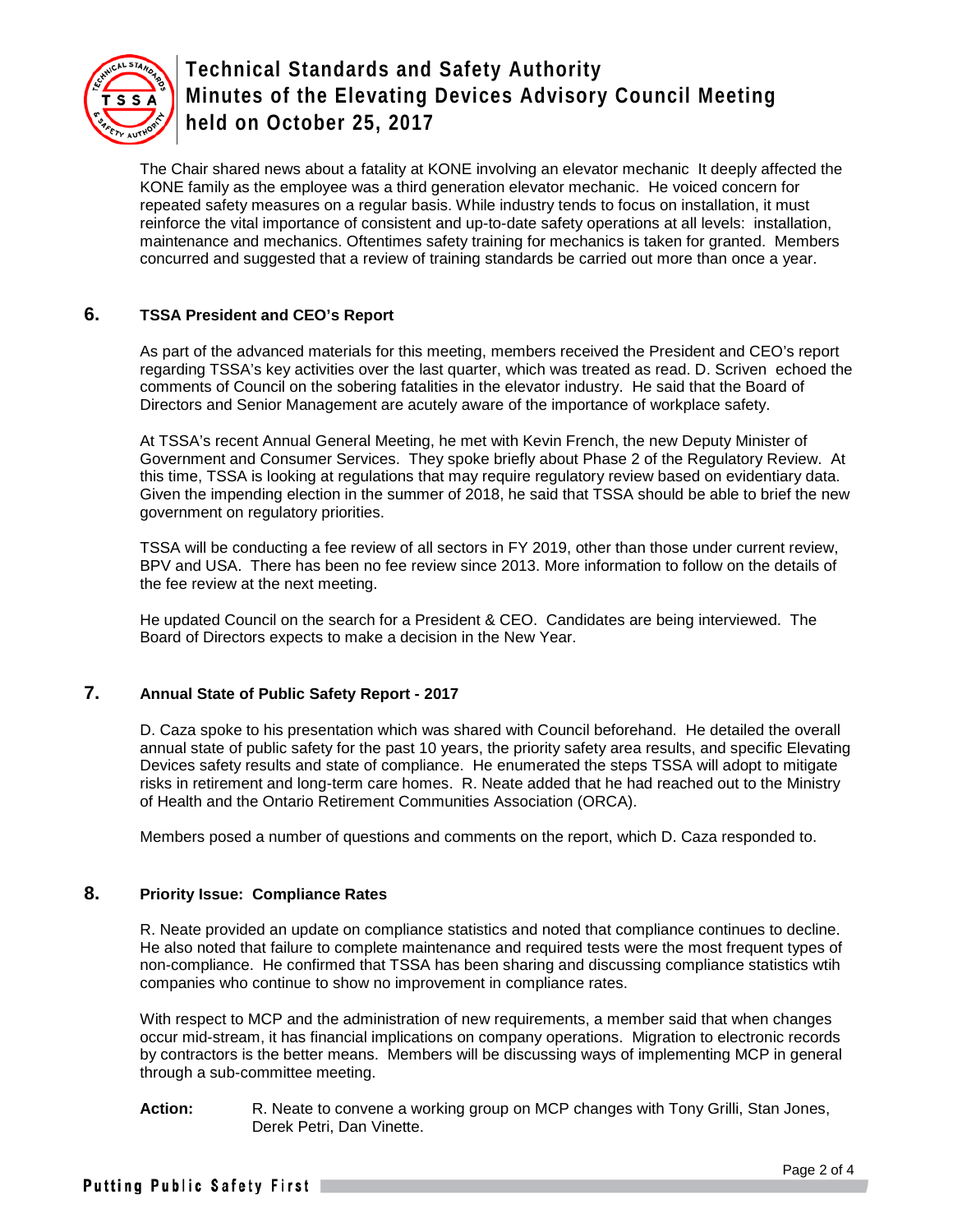

# **9. Priority Issue: Communication with Owners and Managers and ORCA**

As noted by R. Neate earlier, he had reached out to building owners and ORCA.

# **10. Priority Issue: Public Education/Awareness**

S. Robinson reported on the elevators and escalators safety awareness campaign. The campaign targeted a total of 660 buildings in 125 commercial properties. It entailed all forms of media including print and videos. There were 18 million views by 19 million residents, and 10,000 visits to the TSSA website.

He announced the launch of the new TSSA website on November 1, 2018 which will have an improved search engine.

## **11. Ministry of Government and Consumer Services (MGCS) Update**

R. Hustwick spoke to the MGCS update, distributed in advance of the meeting and considered read.

He reminded Council about the Private Member's Bill which proposes a 14-day deadline for elevator reliability. It is going through the various stages of review. He asked N. Rahman to update Council on the TSSA-sponsored elevator availability study.

N. Rahman said that stakeholder consultations have been completed. The elevator availability study by Deloitte consultants is under way. Once done, the next step will be for MGCS and TSSA to determine how to make the results available to the public.

#### **12. Elevator Availability Study was discussed under item 11.**